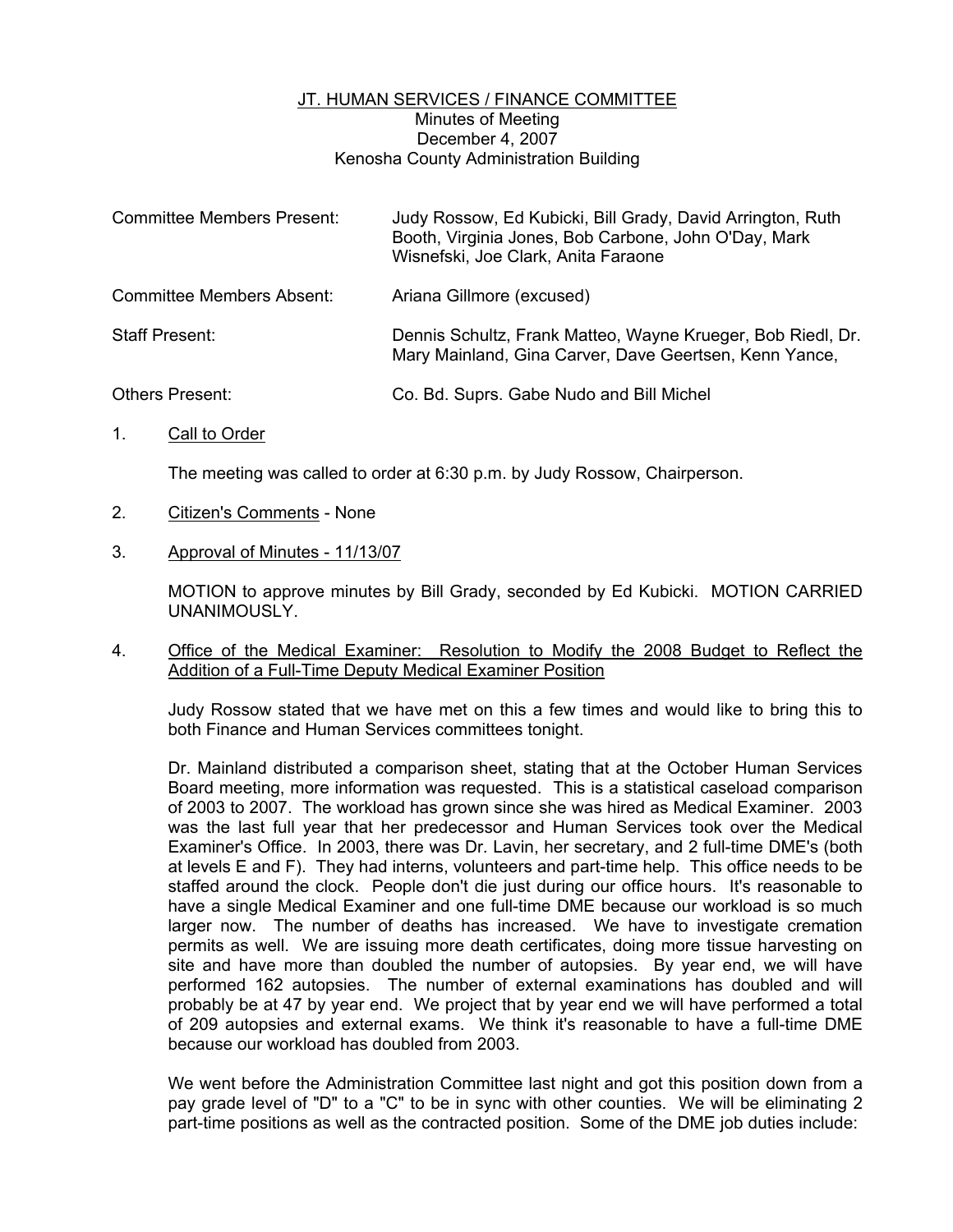take death reports, investigate deaths over phone and at the scene or hospital, interact with doctors, the deceased's family members and loved ones, law enforcement, and the DA's Office; investigate the death, gather information, write reports, follow-up, obtain medical records, transport body from hospital or scene to our office, do cremation views, go to funeral home, examine the body, take pictures, take fingerprints, look at death certificates, keep supplies stocked, clean examination room, and assist in autopsies. Education required for this position is a high school diploma or GED, supplemented by 60 credits and work experience or training.

The office manager position in 2003 was paid for by Personnel. It was a clerical supporttype person paid for out of Personnel's "temporary" budget.

Our office receives revenue from death certificates, removal of bodies from death scenes, signing cremation permits, renting the autopsy room out to harvest tissue, storage fees to funeral homes, and copies fees for reports.

Waukesha County pays \$40,842 - \$51,870 for a DME. Level "C" will pay \$46,177 - \$64,297. This is still higher than other counties. Level "D" was \$49,195 - \$68,498. Anita Faraone said we should look at the "B" level to be more even with Waukesha.

Ms. Faraone said that she has a problem with coming back with something that was denied in the 2008 budget. Our bonding rating has gone up because we have been prudent. We are setting a very bad precedent for other departments. This should have been done at budget time and she will be adhering to the budget process.

Mark Wisnefski agreed with Ms. Faraone. He cannot support this. He doesn't see any new evidence to change his mind. This is just bypassing the budget after it has been passed.

Joe Clark stated that this was discussed at the budget hearing. He will support what the committee's recommendation is.

Bill Grady said that when we met in October, we felt we did not have enough information at that time. We also had no State budget at that time. Three things were requested: (1) New numbers - the exact number of autopsies and exams done. We got those numbers and they did support what the Medical Examiner's Office was saying. (2) The number of hours worked by the Medical Examiner and Assistant. That was provided last month. The ME works 58 hours per week and the DME works 64 hours per week. That is a "lot". These people are going to burn out. (3) Criteria to determine when autopsies are done in Kenosha - what is the protocol. Everyone got a copy of this. It appears as though the statutes were not being followed by Dr. Mainland's predecessor. There is a legitimate case to use the Vacancy Fund for the \$23,496.

John O'Day added that this is a lot different background information than what was brought at budget time. There is no additional levy funded cost. If we approve this, what's the timeframe?

Bob Riedl explained that this will go into the 2008 budget and will be posted in the beginning of the year at the "C" level. We have difficulty retaining part-time people. This will be much better for a full-time person. We will do very well attracting people for this position. The wage is good and the benefits are good. We used the 2002 Carlson evaluation system for this position.